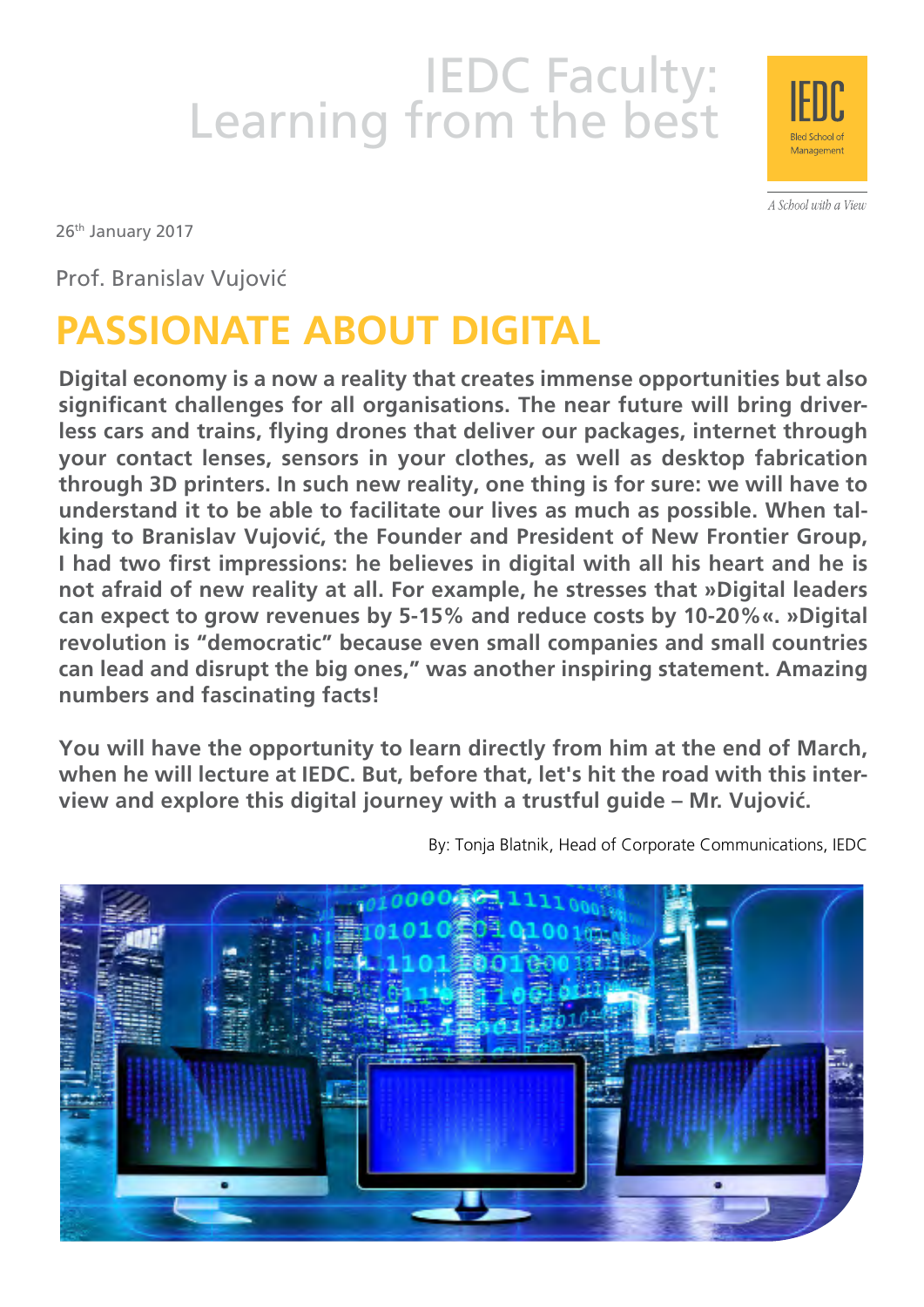#### **What was your vision when you founded New Frontier Group? Was digitalisation in its focus from the begining in 2006?**

Our management team was working for big IT multinational companies for many years before we joined forces and started New Frontier Group. Business models of multinationals were based on strong global strategy, strong focus on product development and global support, leadership and talent recognition and development, rigid sales management, corporate governance but real front end and customer facing structure was through local partners who were very client focused with clear understanding of local needs. We recognized that multinational companies were missing customer focus and understanding of client's needs in our region. On other side, local partners were missing strategy and sales management part, so we decided to create a new business model to bring bigger value for clients in our region. We combined good elements of multinationals like clear strategy, rigid sales management, corporate governance with customer focus and empathy, and good elements of local companies. Based on that, we started creating new products and services for and with our clients. It was based on digitalization but in its industrial form: we focused on creating value and optimizing existing business of our clients by automation and implementation of IT solutions. When the impact of the digital revolution increased, we turned more toward helping our clients not only to optimize existing business but also to create new business models for digital economy.

**How was your passion for digital transformation born?**

During our initial years we were focused on getting close to our clients (by acquisition and organic growth) and after a couple of years, we realized that digital revolution is impacting businesses of our clients as well as our own. In the initial phase we were also trying to find solutions by implementing new technologies to existing business models but very fast we realized that was not the right way. We understood that the key issue was in strategy and we started focusing on new digital business models. In the begining only a minority of our clients were ready to accept this approach. We developed a set of seminars and workshops about digital strategy and digital transformation in order to increase understanding and acceptance on the client side. Our passion for digital transformation grew with every workshop and every industry vertical we analized. Many times we confirmed that our approach and methodology helped our clients understand what was going on and how to react in time of digital revolution.

# **What defines digital leader (vs analog one)?**

According to main experts, the biggest issue with the digital revolution is lack of digital talents for big companies. The digital talent understands main assets, resources and rules of digital economy and can define new business models that bring growth by creating new business value for clients, company and partners, based on digital potential of the company. Digital leader is digital talent with ability to articulate new digital strategy and to lead company through digital transformation.

# **What are the key assets in digital economy?**

Key asset in digital economy is information. We collect data and produce information by processing data that we own or we can get access to. There are other important assets as well, such as trust, products and services, channels (how we communicate with our clients), ecosystem. Most companies own several assets that can be the bases for digital transformation and new digital strategy. We witnessed that in some cases assets can also have a strong negative influence on digital transformation. Like an agent's network on insurance companies or strong partner network on product companies (Kodak, car producers). In these cases, companies are reluctant to switch to new business models to disrupt their old model. They are afraid of direct communication with customers and of new market strategy that changes their partner ecosystem.



**Which path is more frequently used in B2B and which in B2C sector? Are there also significant differences geographically looking (for example US vs CEE)?**

In B2C case, it is manly revolutionary, disruptive business model. It is very clear that customer is in the focus and that all business functions are around "his majes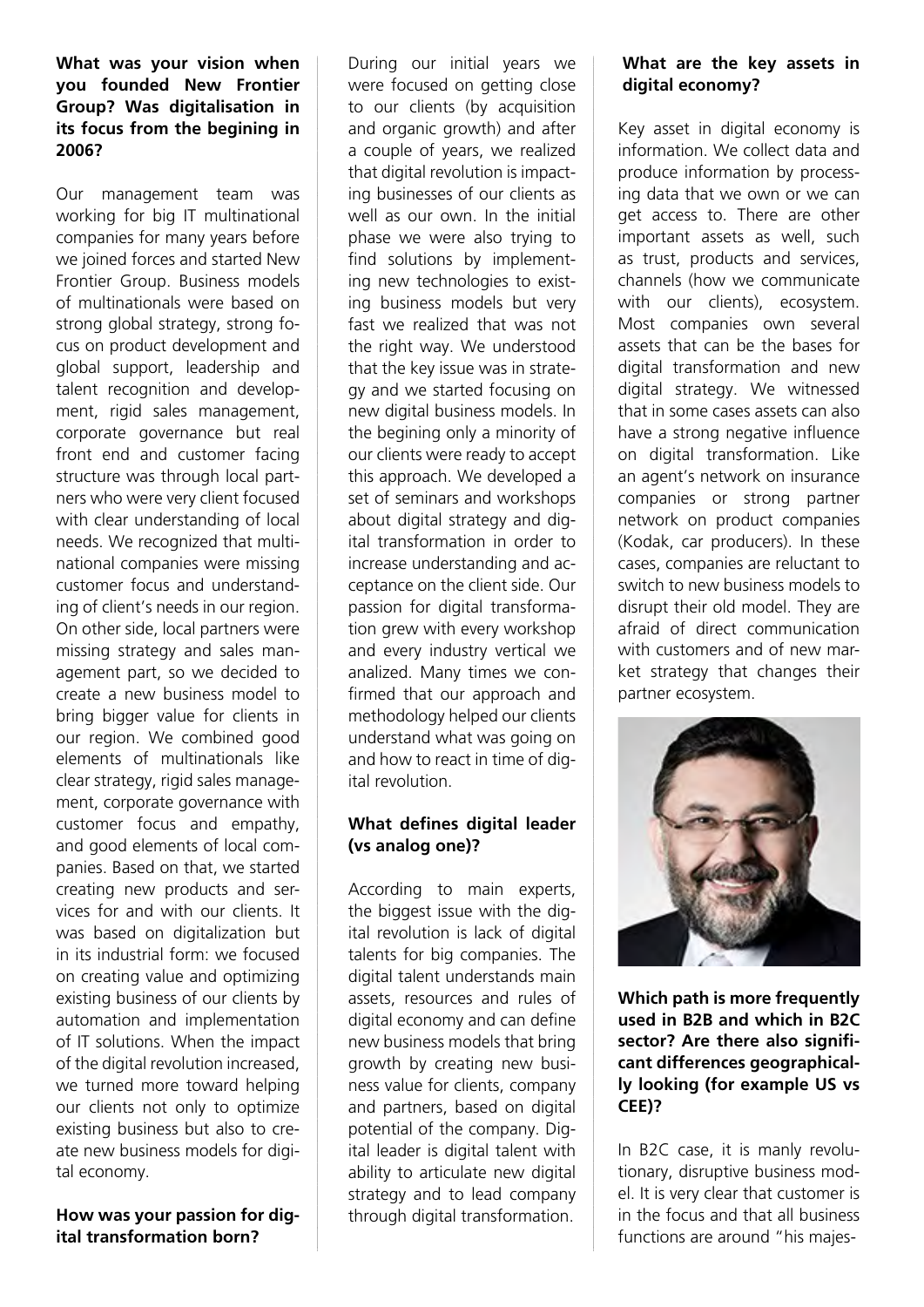ty the customer".

In B2B case, digital transformation is in the less advanced phase. Digital economy rules for B2B businesses are not very clear and best practices for many industries are still missing.

Digital revolution enables a new kind of globalization and new global start-ups or global players are disrupting local companies. Examples are What's app, Viber, Skype, Amazon, Apple pay, Alibaba Express to mention some of them. There are differences in region by region and country by country in the way that clients adapt new channels, new payment methods, new brands and how fast digital companies manage to build trust. Germany is still a country with high usage of cash, while India is promoting very fast online and mobile payments. Tanzania is the first country that introduced the same mobile payment process through all mobile operators enabling total coverage. Digital revolution is "democratic" because even small companies and small countries can lead and disrupt the big ones.

**I read your blog, where you wrote the following: »Digital promises significant financial upsides. Digital leaders can expect to grow revenues by 5-15%, reduce costs by 10-20% and realize potential bottom-line improvements of over 30%.« Amazing numbers! Could you perhaps tell us which industries are better with digital transformation and which still look at it with fear?**

We see potential in all industries. While it can look very optimistic, these numbers are related to companies with industrial business model that successfully convert to new digital business models after digital transformation. As we mentioned before it is also a "democratic" process. It requires transparency and openness and mentioned improvements can be shared with customers. In that case, the company expects new customers and new revenues based on created new value.

## **Could you define some most frequent threats that companies are faced with when embracing the opportunities of the digital?**

There are many threats coming from market and industry forces from existing competition, local and global new entrants, from product substitution, from new social and regulatory trends and macroeconomic forces but internal issues are usually the first barrier to success. Understanding digital economy and digital leadership within the company is the first problem. Resistance to change and cumbersome decision making process hidden under risk management and corporate governance procedures are the next. We learned from experience that the fastest way to move to digital economy is to create a separate business unit or even a separate company that can use some parts of existing assets and infrastructure but is independent in decision-making and development. New entity will even disrupt the mother company.

**In March, IEDC will welcome you as the lecturer, leading the seminar Digital Business Model. Could you give a few insights for the participants about the content? What will they learn about understanding the digital oppor-**

## **tunity and how will the knowledge they get help them to be more ready to go through the needed transformation process effectively?**

We already did several seminars and workshops helping our clients better understand both threats and opportunities brought by digital economy. The main objective is that we help participants build their own understanding of digital and that they move closer to digital talents and digital leaders. We will discuss the basics of digital revolution, principles of digital economy by comparing industrial and digital business models and recognizing where the differences are coming from. We will analyse best practices both from our region and global ones to understand what are real values for clients, company and ecosystem. Every participant will learn how to recognize valuable assets for digital transformation and process of creating innovative digital business model. After this seminar, participants are ready to transfer the knowledge to their own businesses or to the companies they work for. This seminar is an active workshop were everybody contributes by presenting their own ideas and views, creates different digital business models and proposes digital transformation to implement them.

**Once you wrote: "The way I understand it, technology is ready, but laws are not and we need to wait for laws to be adjusted and brought in line with the new reality. But until this new reality is fully regulated, there is plenty of opportunity to disrupt industrial enterprises." Can you give us some examples of new digital business models, which are using the unregulated space as competitive advantage?**